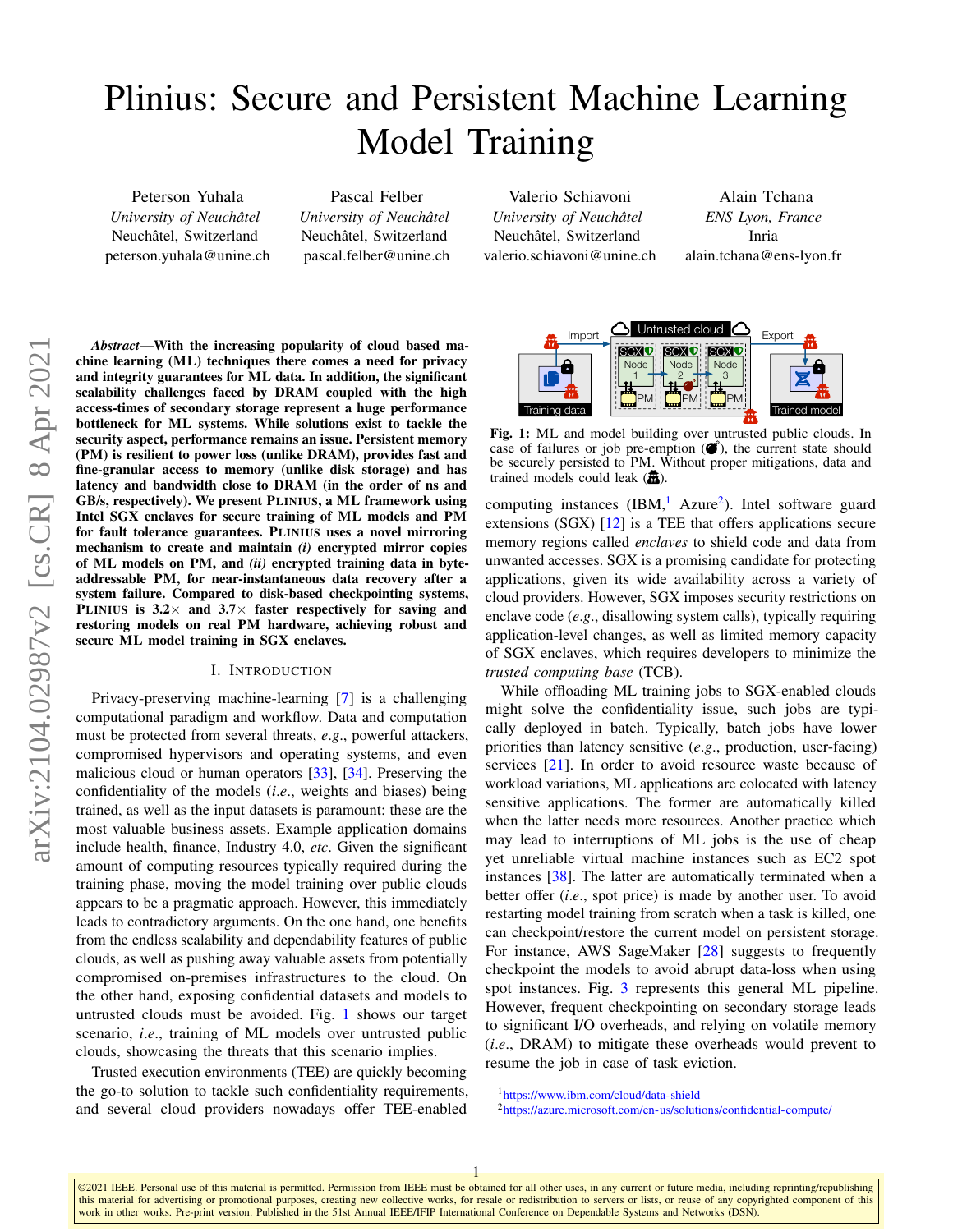Emerging memory technologies like *persistent memory* (PM) [\[40\]](#page-10-7) have the potential to address the significant scalability challenges faced by DRAM, as well as the high latency of secondary storage. PM is persistent on power failure, byteaddressable, and can be accessed via processor load and store instructions. Recent work [\[40\]](#page-10-7) shows how on-themarket PM solutions such as Intel Optane DC PM [\[40\]](#page-10-7) result in significant performance gains for various applications. Cloud services like MS Azure already provide PM offerings [\[1\]](#page-10-8), and we expect this technology to gain even more momentum. However, using PM in privacy-preserving ML jobs opens additional security risks: confidential model parameters could be persisted in plain-text on PM, or possibly be exposed at runtime to malicious privileged users or compromised operating systems. We take the stance that there is the need to develop tools and mechanisms to enable these applications to leverage PM in such secure computation environments. In this work we build the first framework that integrates secure ML with Intel SGX with fault tolerance on PM. State-of-theart PM libraries (*e*.*g*., Intel Persistent Memory Development Kit [5](#page-2-0) , Romulus [\[11\]](#page-10-9), *etc*.), as well as ML frameworks (*e*.*g*., Tensorflow [\[6\]](#page-10-10), Darknet [\[3\]](#page-10-11), *etc*.), require considerable porting efforts to be fully functional within SGX enclaves. Tools exist (*e*.*g*., library OSes like Graphene-SGX [\[35\]](#page-10-12) and Occlum [\[32\]](#page-10-13), or modified enclave-compatible C libraries like SCONE [\[8\]](#page-10-14)) to run unmodified applications inside SGX enclaves, at the downside of larger TCB sizes (thus larger attack surfaces) and large memory footprint, thus reducing performance. In ML scenarios with large confidential models and data sets, enclave memory becomes a major bottleneck that only important engineering efforts could optimize.

We present PLINIUS, a secure ML framework that leverages PM for fast checkpoint/restore of machine learning models. PLINIUS leverages Intel SGX to ensure confidentiality and integrity of ML models and data during training, and PM for fault tolerance. PLINIUS employs a *mirroring mechanism* which entails creating an encrypted mirror copy of an enclave model directly in PM. The mirror copy in PM is synchronized with the enclave model across training iterations. PLINIUS maintains training data in byte addressable PM. Upon a system crash or power failure while training, the encrypted ML model replica in PM is securely decrypted in the enclave, and used as next starting point of the training iteration: the training resumes where it left off, using training data already in memory. This avoids costly serialization operations of disk-based solutions. To validate our approach, we build and contribute SGX-DARKNET, a complete port of Darknet ML framework [\[3\]](#page-10-11) to SGX, as well as SGX-ROMULUS, an SGX-compatible PM library on top of an efficient PM library [\[11\]](#page-10-9). We compare SGX-ROMULUS with unmodified Romulus library running in a SCONE container and our results show SGX-ROMULUS is best suited for PLINIUS framework. Using PLINIUS, we build and train *convolutional neural network* (CNN) models with real world datasets (*i*.*e*., MNIST [\[2\]](#page-10-15)) and show PLINIUS reduces overhead by  $\sim$ 3.5× for model saving, and  $\sim$ 2.5× for model restores with real SGX hardware and emulated PM.<sup>[3](#page-1-0)</sup>

In summary, we make the following contributions:

- We implement and release as open-source SGX-ROMULUS<sup>[4](#page-1-1)</sup> on top of Romulus [\[11\]](#page-10-9) for Intel SGX. SGX-ROMULUS manipulates PM directly from within SGX enclaves, without costly enclave transitions between secure and unsecured parts of an SGX application.
- We design, build, and release as open-source, SGX-DARKNET <sup>[4](#page-1-1)</sup> an extension of Darknet [\[3\]](#page-10-11) for Intel SGX. SGX-DARKNET can perform secure training and inference on ML models directly inside SGX enclaves.
- We present PLINIUS, an open-source framework<sup>[4](#page-1-1)</sup> that leverages SGX-ROMULUS and SGX-DARKNET to provide an end-to-end fault tolerance mechanism to train models in privacy preserving ML settings.
- We provide a comprehensive evaluation of PLINIUS, using real PM hardware and real AWS Spot traces, showing its better performance when compared with traditional checkpointing on secondary storage (*i*.*e*., disk or SSD)

Roadmap. This paper is organized as follows. [§II](#page-1-2) describes background concepts, while [§III](#page-3-1) presents our threat model. [§IV](#page-3-2) presents the architectures of SGX-ROMULUS, SGX-DARKNET and PLINIUS, while  $\frac{8V}{8}$  digs into the implementation details. The experimental evaluation of our system is in [§VI.](#page-5-1) We discuss related work in [§VII,](#page-9-0) before concluding and hinting at future work in [§VIII.](#page-9-1)

## II. BACKGROUND

<span id="page-1-2"></span>This section presents a background on Intel SGX, PM, as well as some machine-learning concepts specific to PLINIUS.

Intel software guard extensions (SGX) [\[12\]](#page-10-3) is a set of extensions to Intel's architecture that permits applications to create CPU-protected memory areas (*i*.*e*., *enclaves*) shielding confidential code and data from disclosure and modifications.

SGX reserves a secure memory region called the *enclave page cache* (EPC) for enclave code and data. The processor ensures that software outside the enclave (*e*.*g*., the OS kernel or hypervisor) cannot access EPC memory. The enclave can access both EPC and non-EPC memory.

Data in the EPC is in plaintext only in on-chip caches and is encrypted and integrity-protected in the *memory encryption engine* (MME) once it is evicted from the cache to memory. Current Intel processors support a maximum of 128 MB of EPC memory, of which 93.5 MB is usable by SGX enclaves. This limits the total size of code and data allowed within the EPC. To support applications with larger memory needs, the Linux kernel provides a paging mechanism for swapping pages between the EPC and untrusted memory.

Enclaves cannot issue system calls and standard OS abstractions (*e*.*g*., file systems, network), which are ubiquitous in real world applications. All system services thus require costly enclave transitions, up to 13'100 CPU cycles [\[39\]](#page-10-16). The Intel SGX application design requires splitting applications

<span id="page-1-1"></span><span id="page-1-0"></span><sup>3</sup>Machines with SGX and PM support not on the market yet (Oct/2020). <sup>4</sup><https://github.com/Yuhala/sgx-pm-ml>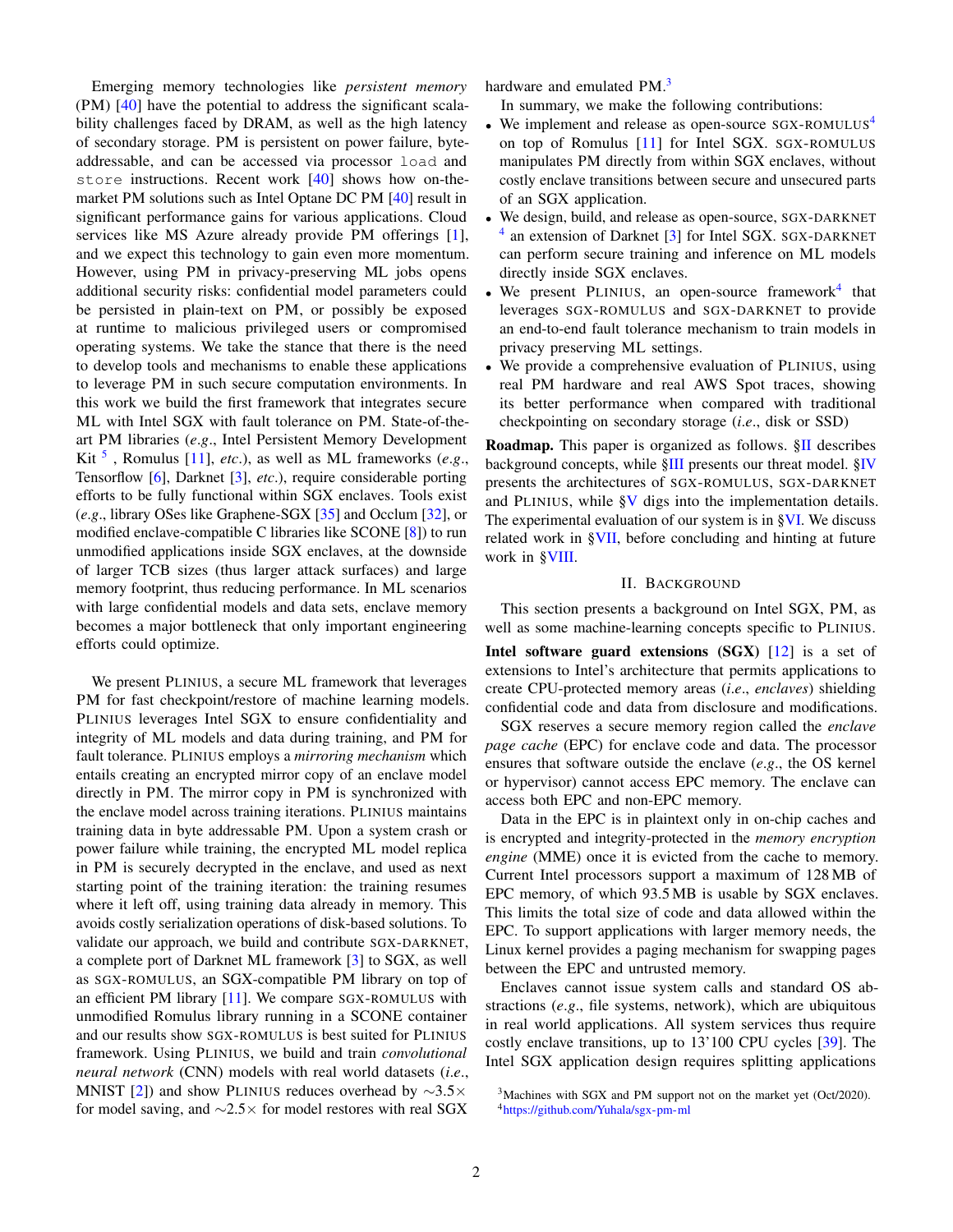<span id="page-2-2"></span>

Fig. 2: Read/write throughput for sequential/random workloads on SSD, PM and Ramdisk using the sync I/O engine on FIO. 512 MB file per thread, 4 KB block size. Write workloads issue an fsync for each written block, average over 3 runs.

into a trusted (the enclave) and untrusted part. To achieve communication across the enclave boundary, the Intel SGX SDK provides specialized function call mechanisms,*i*.*e*., *ecalls* and *ocalls*, respectively to enter and exit an enclave [\[10\]](#page-10-17).

To mitigate security risks, the TCB should be as small as possible. Systems exist to run unmodified applications inside enclaves, either by porting entire library OSes into the enclave  $[32]$ ,  $[35]$  or via a modified libc library, specialized for containerized services [\[8\]](#page-10-14). These solutions are efficient with small application binaries, but quickly show limits for memory-constrained applications such as ML.

Persistent memory and PM libraries. PM is a novel memory technology that is *non-volatile*, *byte-addressable*, and has latency and bandwidth similar to that of DRAM. PM resides on the memory bus and can be accessed directly using CPU load and store instructions. Intel Optane DC PM is commercially available since April 2019. Optane DC PM scales better than DRAM and hence provides much larger capacity (up to 512 GB per PM module). Intel Optane DC PM modules can operate in two modes: *memory mode* where they are simply used to expand main memory capacity without persistence, and *app direct mode* which provides persistence [\[40\]](#page-10-7). PLINIUS leverages PM in *app direct mode*.

Applications can leverage PM in *app direct mode* by using standard operating system calls (*i*.*e*., *read,write*) through the file system in the same way slower storage devices like SSDs and HDDs are accessed. This improves application performance but does not leverage the load/store interface provided by the PM modules. In PLINIUS, we enhance the ML library to do direct loads/stores from/to PM. This configuration is more challenging as it requires application modification. However, it results in more significant performance gains since persistent updates bypass both the kernel and file system [\[22\]](#page-10-18).

Server-grade CPUs natively support up to 3 TB of PM [\[27\]](#page-10-19), hence revealing PM as an attractive solution for fault tolerant applications. Due to data remanence [\[41\]](#page-10-20), using PM could introduce security risks, in particular for confidentiality and data integrity.

The use of PM requires a paradigm shift for application developers. Several software tools and libraries have been proposed, such as Romulus [\[11\]](#page-10-9), Mnemosyne [\[36\]](#page-10-21) or Intel's PMDK<sup>[5](#page-2-0)</sup> to facilitate PM related development. PM libraries expose PM to applications by memory-mapping files on a persistent memory-aware file system with *direct access* (DAX) capabilities. DAX removes the OS page cache from the I/O path and allows for direct access to PM with byte-granularity.<sup>[5](#page-2-0)</sup>

To characterize our PM units, we execute  $FIO<sup>6</sup>$  $FIO<sup>6</sup>$  $FIO<sup>6</sup>$  with sequential and random workloads, and compare the read and write throughputs for native  $Ext 4$  over an SSD drive,  $Ext 4+DAX$  on PM, and a tmpfs partition over volatile DRAM. We observe (Fig. [2\)](#page-2-2) that the DAX-enabled file system on PM performs consistently better than its non-DAX counterpart on SSD, and is close to RAM-tmpfs performance (in the order of GB/s).

Specific processor instructions (*i.e.*, CLFLUSH, CLFLUSHOPT, CLWB) are used to flush data from cache lines to the PM memory controller. Through asynchronous DRAM refresh [\[40\]](#page-10-7) data in the memory controller's write buffers is guaranteed to be persisted in PM in case of a power failure. Persistence fences (*i.e.*, SFENCE) guarantee consistency by preventing store instructions from being re-ordered by the CPU. PM libraries like Romulus and the PMDK provide transactional API which enable developers to perform atomic updates on persistent data structures.

Romulus provides durable transactions via twin copies of data in PM and relies on a volatile log to track memory locations being modified in a transaction. The first copy, called the main region, is where user-code executes all in-place modifications; the second copy, the back region, is a *backup* (or snapshot) of the previous consistent state of the main region. Following a crash while mutating main, the content of back is restored to main. Romulus uses at most four persistence fences for atomic updates on data structures, regardless of transaction size, and a *store interposition* technique to ensure cache lines are correctly flushed to PM. The design of Romulus permits to have low *write amplification* [\[11\]](#page-10-9) relative to other PM libraries, and hence we build on top of it as PM library, by porting it to be SGX-compatible.

Training ML models. A ML *model* can be described as a function that maps an input to a target output based on a set of parameters [\[19\]](#page-10-22). A linear regression model for example is a function  $f(x) = W^{\mathsf{T}}x + b$  where W represents the model weights, b the bias vector, and x the input vector. The weights and biases are the learnable parameters of a model, and they determine the output of the latter for a given input.

The goal of model training is to obtain the set of learnable parameters that minimizes a *loss function* and maximizes the model's accuracy on the training data. The loss function is a scalar function that quantifies the difference between the predicted value (for a given input data point) and the ground truth or real value  $[6]$ . During training, the learning algorithm iteratively feeds the model with batches of training data, calculates the loss, and updates the model parameters in such a way as to minimize the loss. A very popular learning algorithm used in ML for loss minimization is *stochastic gradient descent* (SGD) [\[29\]](#page-10-23).

In this work, we rely on supervised learning, where a (costly) training phase builds a model out of labelled data, followed

<span id="page-2-0"></span><sup>5</sup><https://pmem.io/>

<span id="page-2-1"></span><sup>6</sup><http://freshmeat.sourceforge.net/projects/fio>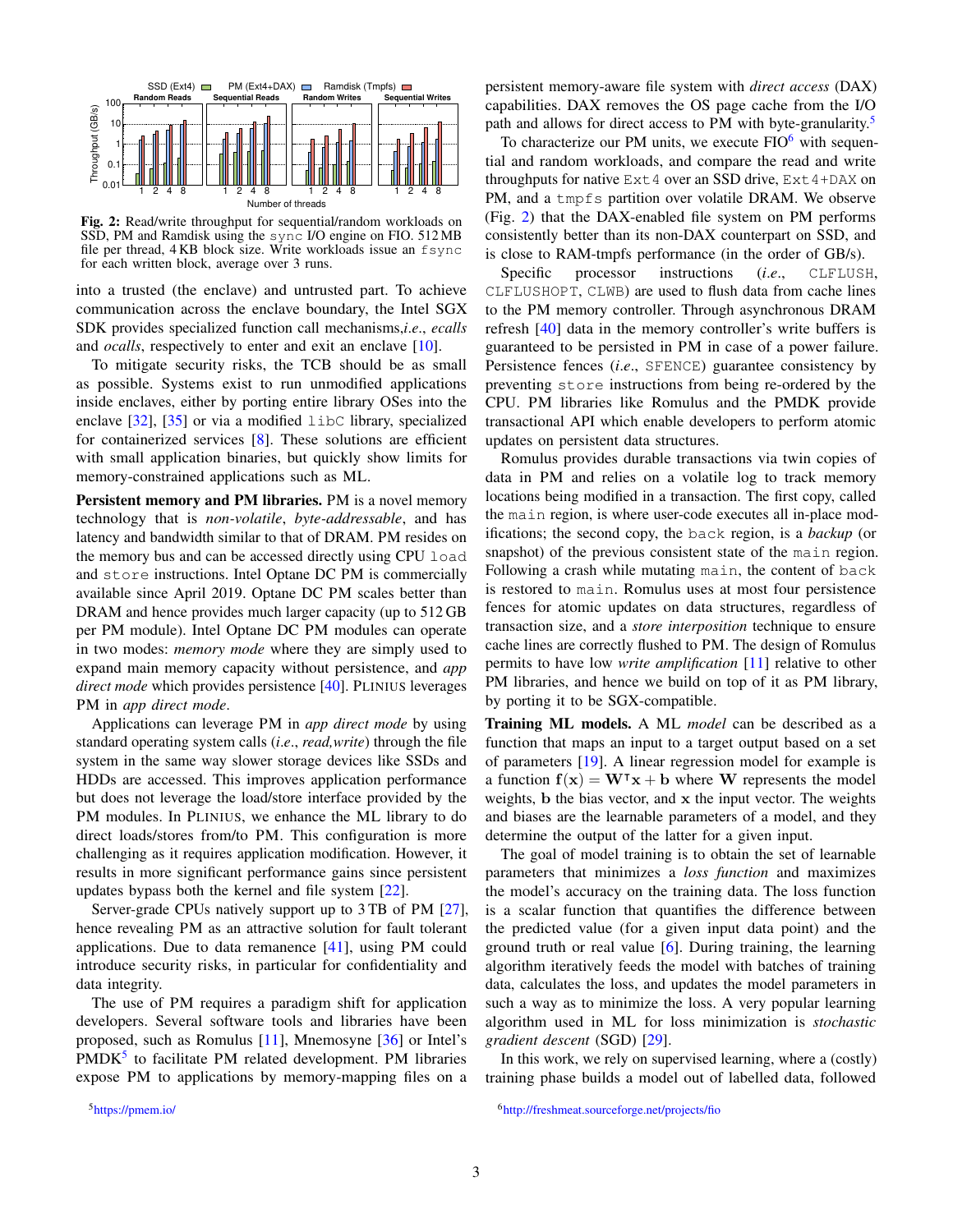<span id="page-3-0"></span>

Fig. 3: General machine learning pipeline: *Fwd*=Forward propagation, *Back*=Backward propagation.

by a classification/inference phase using the model. Examples include visual object recognition, spam filtering, *etc*.

Fig. [3](#page-3-0) shows a typical *supervised* ML model training pipeline. Training data is read from secondary storage (Fig.  $3-\theta^{\circ}$ ), preprocessed and used to train the model [\(Fig. 3-](#page-3-0)➋,➌,➍). Training models such as deep neural networks can take up to several days, a time window sufficiently long for training jobs to experience failures or pre-emptions [\[6\]](#page-10-10). Also, large ML datasets (*i*.*e*., order of GBs) are very common in the training phase. In the event of a failure during training, the model being trained as well as the training data sets resident in DRAM are lost and need to be re-read from secondary storage upon restart. Several state-of-the-art ML frameworks (*e*.*g*., Tensorflow [\[6\]](#page-10-10), Darknet [\[3\]](#page-10-11), Caffe [\[24\]](#page-10-24), *etc*.) provide mechanisms to checkpoint model states to secondary storage during training. However, the high latency and low bandwidth (in the order of MB/s) of secondary storage makes failure recovery a fundamental problem. The mentioned appealing properties of PM make the latter particularly interesting for fault tolerance in such ML scenarios.

In this work, we implement PLINIUS, a novel ML framework which leverages PM for fault tolerance and Intel SGX to ensure confidentiality and integrity of ML models, as well as sensitive training data. We build our ML framework on Darknet, which is popular in the ML community, provides good performance and is easily portable to Intel SGX.

## III. THREAT MODEL

<span id="page-3-1"></span>PLINIUS has three primary goals: *(1)* to ensure confidentiality and integrity of a ML model's parameters (*e*.*g*., weights, biases) during training; *(2)* to ensure confidentiality and integrity of the model's replica on PM used for fault tolerance; and *(3)* to ensure confidentiality and integrity of training data in byteaddressable PM.

The system is designed to achieve these goals while facing a powerful adversary with physical access to the hardware and full control of the entire software stack including the OS and hypervisor. The adversary seeks sensitive information inside the enclave, on DRAM or PM, or data from the processor.

Model hyper-parameters such as model architecture, number of layers, size of training batches or type of training data are usually public information, as they do not leak any information about trained model parameters or sensitive training data [\[15\]](#page-10-25), [\[17\]](#page-10-26), [\[19\]](#page-10-22). In order to mitigate possible threats linked to malicious data sources, PLINIUS supports secure provisioning of model hyper-parameters via the SGX remote attestation mechanism. We assume that the adversary cannot physically

<span id="page-3-3"></span>

Fig. 4: PLINIUS architecture.

open and manipulate the processor package, that enclave code is correct and it does not leak sensitive information (*e*.*g*., encryption keys) intentionally. Denial-of-service and sidechannel attacks [\[9\]](#page-10-27), [\[31\]](#page-10-28), for which solutions exist [\[16\]](#page-10-29), [\[30\]](#page-10-30), are considered out of scope.

#### IV. PLINIUS ARCHITECTURE

<span id="page-3-2"></span>The design of PLINIUS introduces an important issue: minimizing the TCB. A design approach based on a libOS like Graphene SGX or SCONE containers introduces thousands of lines of code into the enclave runtime, increasing security risks. Furthermore, with such a design, the enclave quickly reaches its memory limitation leading to a dramatic loss of performance. In light of these problems and following the SGX guidelines [\[10\]](#page-10-17), we design an architecture partitioned into trusted and untrusted parts.

By manually porting the PM and ML libraries via separation into trusted and untrusted components, PLINIUS achieved a TCB reduction of ∼44% in terms of LOC.

The architecture of PLINIUS consists of three main components interacting with each other: *(1)* an SGX-compatible PM library, *i*.*e*., sgx-romulus; *(2)* an SGX-compatible deep-learning framework, *i*.*e*., sgx-darknet; and *(3)* a mirroring module, which synchronizes the ML model inside the enclave with its encrypted mirror copy in PM. Figure [4](#page-3-3) shows how these components interact. We detail each of them in the remainder of this section.

SGX-Romulus is a port of Romulus [\[11\]](#page-10-9) to Intel SGX. SGX-ROMULUS implements durable transactions in PM directly within an SGX enclave. It consists of a secure user-space library, lib-sgx-romulus, which provides durable, concurrent transactions, and persistence primitives required to create and manage persistent data structures in PM. SGX-ROMULUS maintains a volatile log in enclave memory which logs the addresses and ranges of modified data in the current transaction. The size of the log varies with transaction size. A helper library in the untrusted runtime, sgx-romulus-helper, communicates with SGX-ROMULUS and permits to invoke necessary system calls (e.g., mmap, munmap) which are required when leveraging PM via a DAX-enabled file system.

At application initialization, sgx-romulus-helper memory-maps the file corresponding to the persistent memory region (*main*, *back* and *header*) into application virtual address space (VAS), via a mmap system call.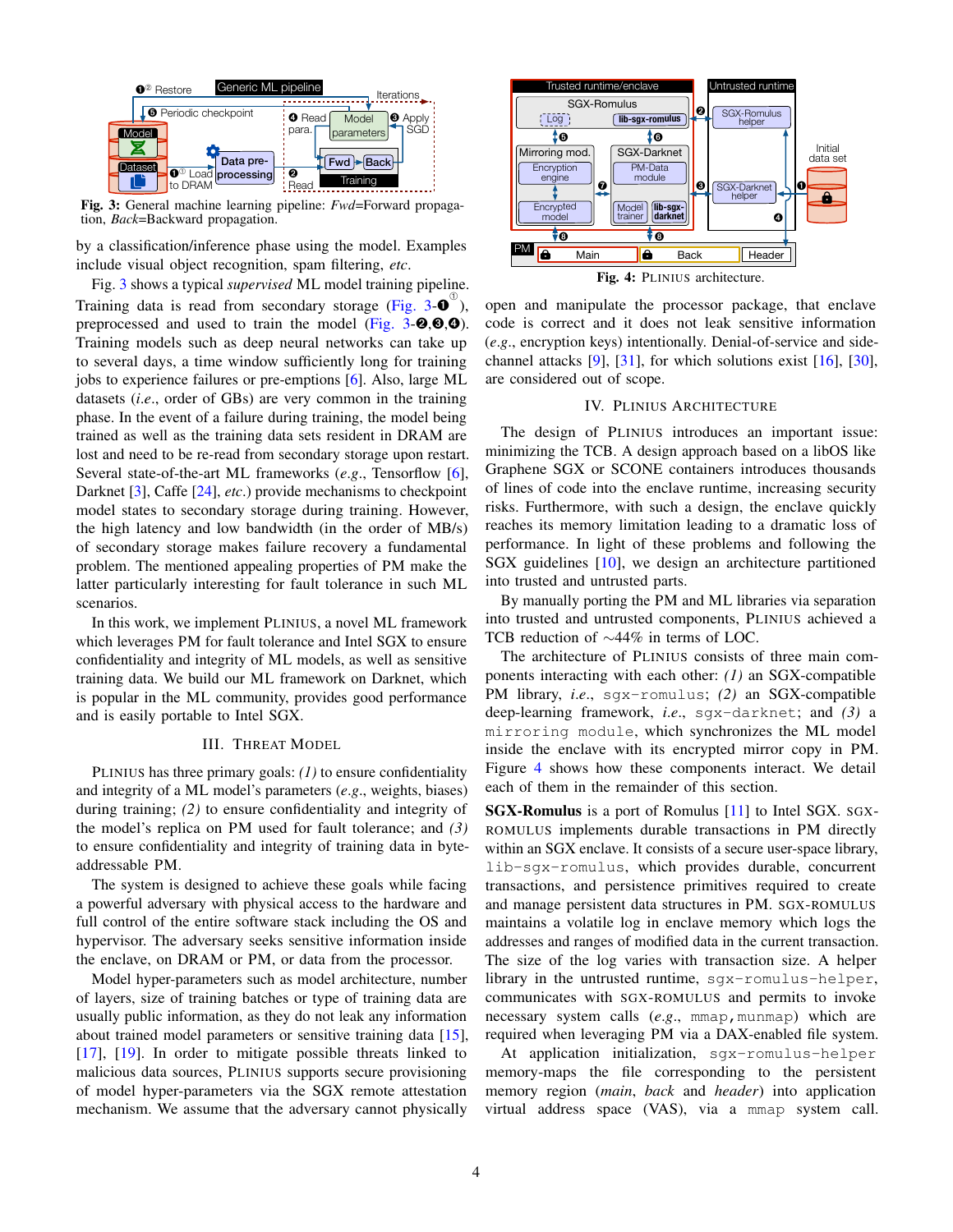<span id="page-4-0"></span>

Fig. 5: Full model training workflow with PLINIUS.

Then, sgx-romulus-helper initializes the *persistent header* [\[11\]](#page-10-9), which holds metadata to track the consistency state of the *main* and *back* regions, a reference to an array of persistent memory objects, and a pointer to the memory allocator's metadata (*e*.*g*., allocated and unallocated PM). The address of the persistent header is passed to SGX-ROMULUS via an ecall and once the enclave validates this address, it then completes the PM region initialization, as further detailed in Algorithm [1.](#page-5-2) The enclave can then create or update persistent data structures in PM. Upon graceful termination of the enclave application, the enclave runtime issues an ocall to unmap the PM region from application VAS via the munmap system call.

SGX-Darknet is a port of Darknet [\[3\]](#page-10-11) to Intel SGX. While many TEE-based ML libraries only provide support for inference, SGX-DARKNET supports both secure training and inference on ML models in Intel SGX enclaves. In order to achieve a minimal TCB, we separate SGX-DARKNET into trusted and untrusted parts. Our separation strategy involves keeping out of the enclave, as much as possible, computations which do not require any particular security. Examples include parsing of model configuation files, and initial data loading into DRAM.

To minimize code changes for commonly used (but unsupported) routines in Darknet (*e*.*g*., fread, fwrite *etc*.), SGX-DARKNET redefines the former as wrapper functions for ocalls to the corresponding libC functions in the untrusted runtime. A support library in the untrusted runtime, *sgx-darknethelper*, provides the implementations of those  $\text{ocalls}$  invoking the corresponding libC routines. The *pm-data-module* is used by SGX-DARKNET to write/read encrypted data sets to/from PM. Finally, *lib-sgx-darknet* provides the API to train and do inference on models from within the enclave runtime.

Mirroring module. This component is in charge of creating and updating encrypted mirror copies of enclave ML models on PM. It contains the necessary logic to instantiate models that are both persistent and directly byte-accessible via loads and stores. It leverages the transactional API provided by SGX-ROMULUS to perform atomic updates on persistent models in PM. This is crucial as it prevents any inconsistency in PM data structures in the event of a system failure during data updates. The logic for building and managing persistent versions of complex data structures like ML models can get very bulky, and so we preferred to build a separate module for that rather than integrate it directly into SGX-DARKNET.

The *encryption engine* is responsible for encrypting/decrypting model parameters to be mirrored to/from the PM model, as well as in-enclave decryption of encrypted training data resident in PM.

In-enclave symmetric encryption/decryption relies on AES Galois counter mode (GCM) [\[13\]](#page-10-31) implementation from the Intel SGX SDK. AES-GCM uses a 128, 192 or 256 bit key for all cryptographic operations, and provides assurance of the integrity of the confidential data [\[13\]](#page-10-31). PLINIUS uses a 128 bit key for all cryptographic operations.

As recommended by [\[13\]](#page-10-31), for every encryption operation, we generate a random 12-byte *initialization vector* (IV) using the sqx\_read\_rand()  $[10, p. 200]$  $[10, p. 200]$  function from the Intel SGX SDK. The encryption algorithm divides each plain text buffer into 128 bit blocks which are encrypted via AES-GCM. The IV and a 16-byte message authentication code (MAC) are then appended to each encrypted data buffer. The MAC is used to ensure data integrity during decryption.

The key used for encryption/decryption can be provisioned to the enclave via remote attestation  $[10, p. 99]$  $[10, p. 99]$  or could be generated securely (*e*.*g*., if training data is not encrypted) inside the enclave using sqx read rand(). The encryption key, once generated or provisioned, can be securely sealed [\[10,](#page-10-17) p. 96] by the enclave for future use.

Full ML workflow with PLINIUS. Figure [5](#page-4-0) shows the full ML workflow with PLINIUS. The owner of the data and the model sends the application binary and raw encrypted training data to the remote untrusted server (Figure  $5-\bullet$  $5-\bullet$ ). She then performs remote attestation (RA), establishes a secure communication channel (SC) with the enclave (Fig.  $5-\Theta$ ) and sends encryption keys to the latter (Figure [5-](#page-4-0)<sup>6</sup>). The PM-data module transforms encrypted data on disk to encrypted byte addressable data in PM (Figure  $5-\Theta^{(0,0)}$  $5-\Theta^{(0,0)}$ ). The training module reads and decrypts (with keys obtained from RA & SC) batches of training data from PM (Figure  $5, \Theta$  $5, \Theta$ - $\Theta$ ) with the trained model being mirrored to PM or into the enclave for restores (Figure  $5-⑤$  $5-⑤$ ).

Integration with different ML libraries. The current PLINIUS architecture uses Darknet as the ML library, due to its efficient and lightweight implementation in C that facilitates integration with SGX enclaves. Other ML libraries could be integrated into the PLINIUS architecture. In fact, once the ML library is ported to SGX, the same PLINIUS architecture holds.

To validate the generality of our architecture, we applied our mirroring mechanism within Tensorflow [\[6\]](#page-10-10), another popular ML library. Tensorflow uses *tensor* data structures to store model information (*e*.*g*., weights and biases). Our implementation creates mirror copies of tensors in PM and restores them in enclave memory using PLINIUS's mirroring mechanism. However, due to the large memory footprint of Tensorflow-based ML applications with respect to our EPC limit (93.5 MB), we opted to use Darknet ML library, which is lightweight but equally efficient.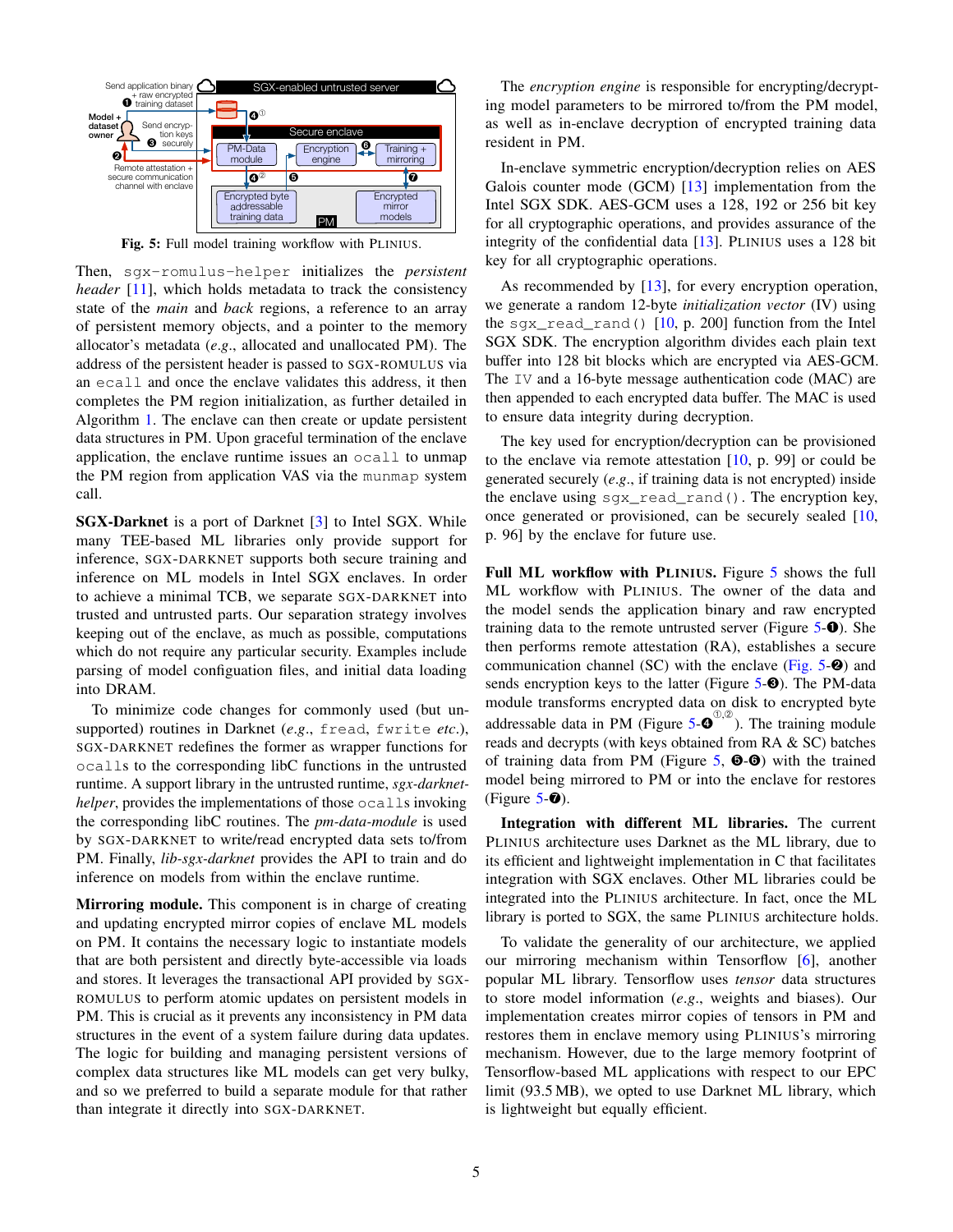<span id="page-5-2"></span>

| Algorithm $1$ — Initialization algorithms.                             |                               | Algorithm $2$ — Training a ML model in PLINIUS |                                              |                                  |  |
|------------------------------------------------------------------------|-------------------------------|------------------------------------------------|----------------------------------------------|----------------------------------|--|
| 1 ## Untrusted (outside of enclave) ##                                 |                               | function train model(config)                   |                                              |                                  |  |
| 2 <b>function</b> init sgx romulus(pm file)                            |                               |                                                | enclave model = create enclave model(config) |                                  |  |
| 3 mapped $addr = mmap(pm file)$                                        |                               |                                                | if not exists (pm data) then                 |                                  |  |
| header addr = create header(mapped addr)<br>$\overline{4}$             |                               |                                                | ocall load data in pm()                      |                                  |  |
| 5 ecall init(header addr)                                              |                               |                                                | end if                                       |                                  |  |
| $6$ end                                                                |                               |                                                | $iter = 0$                                   |                                  |  |
| 7 function ocall unmap                                                 |                               |                                                | if exists (pm model) then                    |                                  |  |
| s munmap(pm file)                                                      |                               | 8                                              | mirror in(enclave model)                     |                                  |  |
| 9 end                                                                  |                               | 9                                              | $iter = pm$ model.iter                       |                                  |  |
| 10 ## Trusted (inside enclave) ##                                      |                               | 10                                             | else                                         |                                  |  |
| 11 <b>function</b> ecall init(header addr)                             |                               |                                                | pm model = alloc mirror model(enclave model) |                                  |  |
| 12 initialize main and back(header addr)                               |                               | 12                                             | end if                                       |                                  |  |
| 13 recover()                                                           | $\mathcal{U}$ defined in [11] | 13                                             | while iter $<$ MAX ITER do                   | // train for max iter iterations |  |
| 14 end function                                                        |                               | 14                                             | data batch = decrypt pm data(batch size)     |                                  |  |
|                                                                        |                               | 15                                             | train(enclave model, data batch)             |                                  |  |
| V. IMPLEMENTATION DETAILS                                              |                               | 16                                             | mirror out(enclave model, iter)              |                                  |  |
|                                                                        |                               | 17                                             | end while                                    |                                  |  |
| $W_{\alpha}$ implement DUNIUS in $C$ and $C_{\alpha}$ and it comprises |                               | 18                                             | free(enclave model)                          |                                  |  |

<span id="page-5-5"></span>19 ocall\_unmap 20 **end function**

<span id="page-5-4"></span><span id="page-5-0"></span>We implement PLINIUS in C and C++ and it comprises 28'450 lines of code (LOC) in total, the trusted portion being 15'900 LOC. We use Intel SGX SDK v2.8 for Linux. The total size of application binary including the enclave shared library after compilation is 3 MB. In the remainder, we describe further details and a rundown for a ML model training.

Initialization. In this phase, PLINIUS memory maps PM into application virtual address space (VAS) (see Algorithm [1,](#page-5-2) lines 3-5) and initializes the persistent regions *main* and *back* (Algorithm [1,](#page-5-2) line 12), so that both regions are consistent before the training starts.

Initial dataset loading to PM. One key aspect of PLINIUS is the ability to use training data in PM. In PLINIUS, we load training data into PM once, after which the data stays in (byte addressable) PM. At resumption following a power failure or system crash, training data in PM is instantly accessible to the training algorithm, unlike in disk or SSD-based systems where data needs to be re-read from slow secondary storage into DRAM.

Initially, the training dataset is stored encrypted as files on secondary storage. Darknet training algorithms process input data as multidimensional arrays or matrices. The goal of this step is to load training data into such a data matrix in PM. The *sgx-darknet-helper* reads initial training data and labels from secondary storage into DRAM as a volatile matrix variable. The address of this matrix is sent to SGX-DARKNET via an ecall. The *pm-data-module* creates a corresponding persistent matrix on PM using the lib-sgx-romulus API. We annotate all persistent types (*e*.*g*., matrix rows, matrix values, model layer attributes, *etc*.) with the persist<> class from lib-sgx-romulus. This wrapper class ensures every store operation on the associated persistent data is followed by a *persistent write back* (PWB) to flush the cache line to PM. An appropriate fence instruction is used when ordering is required (e.g at the end of a transaction).<sup>[7](#page-5-3)</sup> Once the persistent matrix is created, the training data is simply memcpy-ied from DRAM into PM within a transaction from within the enclave. The persistent data can then be accessed directly via its address.

Model training and mirroring. The PLINIUS architecture fits well for training neural network models [\[29\]](#page-10-23), creating a

| secure model in enclave memory. The architecture of the model                      |
|------------------------------------------------------------------------------------|
| and its hyper-parameters $(e.g.,$ layer types, batch size, learning                |
| rate, <i>etc.</i> ) are defined in a config file which is parsed into a            |
| configured configured at a structure by <i>sgx-darknet-helper</i> in the untrusted |
| runtime. Its address is sent to the enclave via an ecall where                     |
| it is used to build the enclave model. If the training dataset                     |
| has not been loaded in PM, an ocall is performed to load                           |
| data once from secondary storage into a volatile data matrix                       |
| variable accessible by the enclave runtime; this could be done                     |
| in batches if the training dataset is very large. The training                     |
| data is then loaded into PM (see $\gamma$ ).                                       |

If a persistent mirror model exists on PM, we *mirror-in* (read from PM and decrypt in enclave) its parameters into the enclave model, otherwise we allocate one in PM. Neural network models in general consist of multiple processing layers with learnable parameters (*i*.*e*., weights and biases). Darknet tracks these layer addresses in an array. In PLINIUS, we represent a neural network model on PM as a linked list of persistent layer structures, so as to simplify future modifications to the model's structure (*e*.*g*., add or remove layers). The model's layers contain persistent attributes,*e*.*g*., weight vector, bias vector, *etc*. These attributes are annotated with the  $persist \ll class$  [\[11\]](#page-10-9), which ensures PWBs are done for all stores to the corresponding persistent data.

Algorithms [2](#page-5-5) and [3](#page-6-0) summarize respectively model training and mirroring in PLINIUS. During model training, batches of training data are decrypted from PM (Algorithm [2,](#page-5-5) line 15) into enclave memory and used to train the enclave model for one training iteration. After each training iteration we do a *mirror-out* (encrypt in enclave and write to PM) of the enclave model parameters to its persistent mirror copy on PM. In the event of a crash during training, upon resumption the model and training data are already in PM and can be quickly memcpyied from PM into secure enclave memory. This obviates the need for much more slower reads from storage devices like SSDs and HDDs.

### VI. EVALUATION

<span id="page-5-1"></span>Our experimental evaluation of the PLINIUS prototype answers the following questions:

<span id="page-5-3"></span> $7$ Romulus supports 3 PWB + fence combinations: clwb+sfence, clflushopt+sfence (used in PLINIUS) and clflush+nop.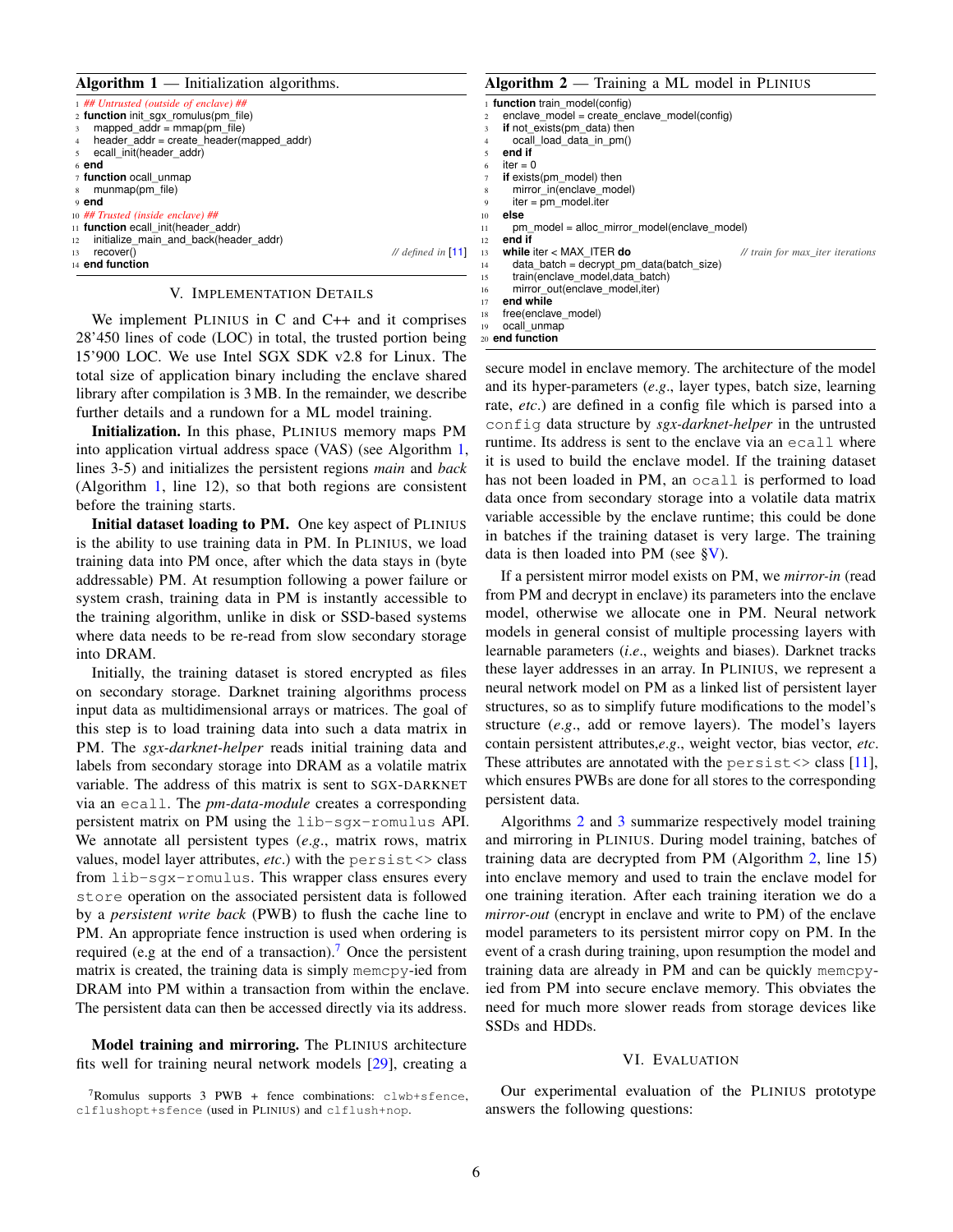<span id="page-6-0"></span>Algorithm 3 Mirroring algorithms.

|                | 1 function alloc_mirror_model(enclave_model)  |                            |
|----------------|-----------------------------------------------|----------------------------|
| $\overline{c}$ | <b>BEGIN TRANSACTION</b>                      | // defined in $[11]$       |
| 3              | head $pm L = PMalloc(size)$                   | // L: neural network layer |
| 4              | head $pm$ L.W = PMalloc(size)                 | // W: layer's parameters   |
| 5              | head $pm$ L.next = nullptr                    |                            |
| 6              | cur pm $L = head$ pm $L$                      |                            |
| 7              | $n =$ enclave model.numL                      |                            |
| 8              | for $i = 2$ to n do                           |                            |
| 9              | cur pm $L.next = PMalloc(size)$               |                            |
| 10             | cur pm $L = cur$ pm $L.next$                  |                            |
| 11             | cur pm $L.W = PMalloc(size)$                  |                            |
| 12             | cur pm $L.next = nullptr$                     |                            |
| 13             | end for                                       |                            |
| 14             | <b>END TRANSACTION</b>                        | // defined in $[11]$       |
|                | 15 end function                               |                            |
|                | 16 function mirror_out(enclave_model, iter)   |                            |
| 17             | <b>BEGIN TRANSACTION</b>                      |                            |
| 18             | $n =$ enclave model.numL                      |                            |
| 19             | pm model.iter = iter                          |                            |
| 20             | $temp = head pm L$                            |                            |
| 21             | for $i = 1$ to n do                           |                            |
| 22             | $temp.W = encrypt(enclave model.L(i).W)$      |                            |
| 23             | $temp = temp.next$                            |                            |
| 24             | end for                                       |                            |
| 25             | <b>END TRANSACTION</b>                        |                            |
|                | 26 end function                               |                            |
|                | 27 function mirror_in(enclave_model)          |                            |
| 28             | $n = pm$ model.numL                           |                            |
| 29             | $temp = head pm L$                            |                            |
| 30             | for $i = 1$ to n do                           |                            |
| 31             | enclave model. $L(i)$ . $W =$ decrypt(temp.W) |                            |
| 32             | $temp = temp.next$                            |                            |
| 33             | end for                                       |                            |
|                | 34 end function                               |                            |

- How SGX-ROMULUS compares against unmodified Romulus in a SCONE container ?
- How does PLINIUS improve checkpoint/restore performance when compared to secondary storage (e.g SSD)?
- How scalable is PLINIUS when varying model sizes?
- What are the main bottlenecks in the PLINIUS design?
- What is the overhead of batched-data decryptions?
- Is the mirroring mechanism robust against crashes?
- Are there processing and storage bottlenecks?

Experimental setup. At the time of this writing (October 2020), servers that support both SGX and PM are not available. Hence, we perform our experiments on two different servers, *i*.*e*., *sgx-emlPM* and *emlSGX-PM*. The *sgx-emlPM* node supports SGX but has no physical PM, hence we resort to emulating the latter with Ramdisk. This machine is equipped with a quad-core Intel Xeon E3-1270 CPU clocked at 3.80 GHz, and 64 GB of DRAM. The CPU ships with 32 KB L1i and L1d caches, 256 KB L2 cache and 8 MB L3 cache. Concerning *emlSGX-PM*, it is equipped with  $4 \times$  Intel OptaneDC DIMMs of 128 GB each. However its processors lack native support for SGX. Hence, we resort to SGX in simulation mode [\[10\]](#page-10-17). The *emlSGX-PM* node is a dual-socket 40-core Intel Xeon Gold 5215 clocked at 2.50 GHz and 376 GB of DRAM. Each processor has 32 KB L1i and L1d caches, 1 MB L2 cache and a shared 13.75 MB L3 cache. Both servers run Ubuntu 18.04.1 LTS 64 bit and Linux kernel 4.15.0-54. We run the Intel SGX platform software, SDK and driver version v2.8. All our enclaves have max heap sizes of 8 GB and stack sizes of 8 MB. The EPC size is 128 MB (93.5 MB usable). Unless stated otherwise, we use CLFLUSHOPT and SFENCE for persistent write backs and ordering.

<span id="page-6-1"></span>

Fig. 6: SPS benchmark on the *sgx-emlPM* with varying transaction sizes for two PWB and fence combinations: CLFLUSH+ NOP (left) and CLFLUSHOPT + SFENCE (right).

By using both servers, we highlight the performance implications of both real SGX and real PM. All experimental comparisons are executed separately for each server, as they have completely different characteristics. We indicate where necessary on which node an experiment is carried out. All SCONE containers are based on Alpine Linux [\[25\]](#page-10-32).

All models used in our evaluations are convolutional neural networks (CNNs). The convolutional layers use *leaky rectified linear unit* (LReLU) [\[15\]](#page-10-25) as activation, and all output layers are *softmax* [\[29\]](#page-10-23) layers. The model optimization algorithm used is stochastic gradient descent (SGD), and the learning rate used is 0.1. Except stated otherwise, all training iterations use a batch size of 128. Concerning the dataset, we use MNIST  $[2]$ , a very popular dataset in the deep learning community. It consists of 70'000 grayscale images of handwritten digits (60'000 training samples and 10'000 test samples).

Why SGX-Romulus makes sense. We begin by comparing SGX-ROMULUS with the unmodified Romulus library running in a SCONE container, with the goal of understanding how a manually ported library using the Intel SGX SDK and the unmodified version in SCONE stand against each other.

We measure how many swaps per second (SPS) they achieve, a metric commonly used [\[11\]](#page-10-9) to compare PM libraries. SPS stores an array of integers in PM and evaluates the overhead of randomly swapping array values within a transaction, for different *persistence fences* and transaction sizes. This experiment uses the *sgx-emlPM* node, as real SGX is the main factor that dictates the performance differences. For each transaction size we run SPS for 20 s. Figure [6](#page-6-1) shows the throughput of swap operations on a 10 MB persistent array with different transaction sizes for different systems with a single threaded application. We include results for two choices of PWB implemented by Romulus and SGX-ROMULUS: clflush + NOP and clflushopt + sfence. Our servers do not have support for clwb.

We observe that in both cases, the persistence fences take approximately  $1.6\times$  to  $3.7\times$  longer to complete in SGX-ROMULUS when compared to native (no SGX) systems for transaction sizes between 2 and 2048 swaps operations per transaction. When compared to Romulus in SCONE, transactions for both fence implementations in SGX-ROMULUS are approximately  $1.5 \times$  to  $2.5 \times$  slower for transaction sizes between 2 to 64 swap operations per transaction. Beyond 64 swap operations per transaction, there is a pronounced drop in throughput for Romulus in SCONE, and SGX-ROMULUS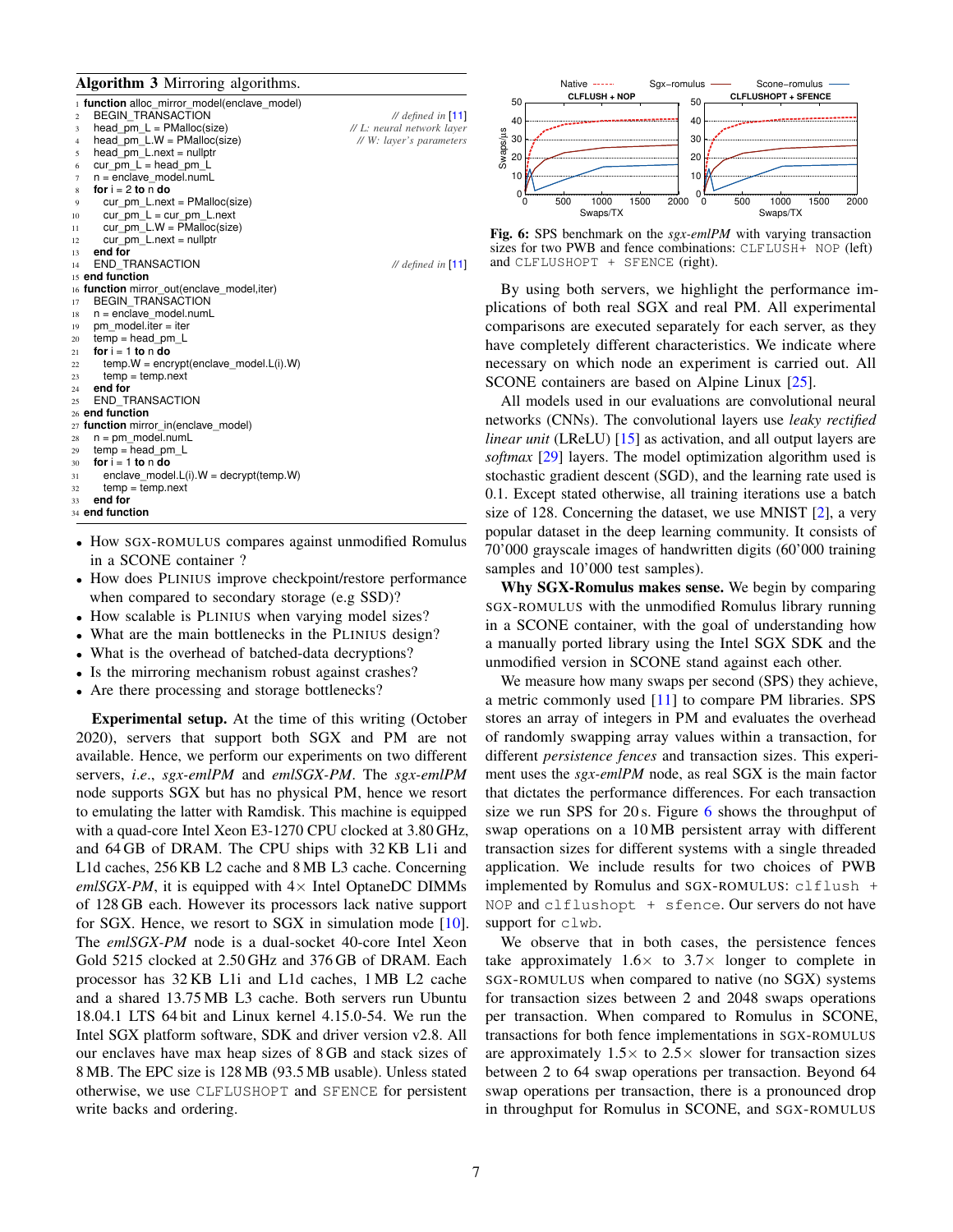<span id="page-7-0"></span>

Fig. 7: PM mirroring vs. checkpointing on SSD for sgx-emlPM (top) and emlSGX-PM (bottom).

transactions are  $1.6 \times$  to  $6.9 \times$  faster. We justify this behaviour as a result of limited space available for Romulus' volatile redo log in the SCONE container. These results suggest SGX-ROMULUS is a preferable choice for our ML system, where multiple operations are carried out on persistent models within transactions of relatively larger sizes.

PM mirroring vs. SSD-based checkpointing. Next, we compare the mirroring mechanism in PLINIUS to traditional checkpointing on a SSD using SGX-DARKNET. For SSD checkpointing, we use ocalls to fread and fwrite libC routines to read/write from/to SSD. After each call to fwrite, we flush the libC buffers and issue an fsync, to ensure data is actually written to secondary storage. We vary model sizes by increasing the total number of convolutional layers. We measure the times to save/mirror-out (encrypt in the enclave and write to PM) and restore/mirror-in (read from PM into enclave and decrypt), and compare these to SSD-based checkpoint saves (encrypt and write to SSD) and SSD-based checkpoint restores (read from SSD into enclave and decrypt), which are the state-of-the-art methods for fault tolerance. All data points are an average of 5 runs.

Figure [7](#page-7-0) represents the results obtained on our two servers. As a general observation, in PLINIUS, in-enclave data encryption contributes more to the save-latency (*i*.*e*., mirror-out) when compared to writes to PM. For restores in PLINIUS, reads from PM into enclave memory contribute more to the overall latency. When compared to traditional saves and restores on SSD, our mirroring mechanism gives less overhead.

Table [Ia](#page-7-1) shows a performance breakdown of each mirroring steps for saves and restores in PLINIUS, while Table [Ib](#page-7-1) shows the average performance improvements of our mirroring mechanism when compared to SSD-based checkpointing. To reduce the effect of outliers, we evaluate results beneath and beyond the EPC limit separately. The usable EPC size is 93.5 MB, reached for model size 78 MB, due to the presence of other data structures in enclave memory (*e*.*g*., temporary buffers used for encryption) as well as enclave code. We observe (Table [Ia\)](#page-7-1) that for saves in a real SGX environment, encryption contributes more (66.4%) to the overall mirroring latency on average for model sizes beneath 78 MB. This jumps to 92.3% once the EPC limit is crossed. This overhead is due to expensive page swapping between the EPC and regular DRAM by the SGX kernel driver. For restores, reads contribute on average 75% and 91.2% for values beneath and beyond the EPC limit respectively. Similarly, we have a high overhead beyond the EPC limit due to the SGX driver's page swaps. Our results show in-enclave decryption is relatively cheaper.

For the *emlSGX-PM* server, without real SGX hardware (hence no expensive page swaps), the main bottleneck is real PM. We observe (Table [Ib\)](#page-7-1) that for server *sgx-emlPM*, writes to PM are on average  $7.9\times$  and  $9.6\times$  faster when compared to writes to SSD for enclave sizes beneath and beyond the EPC limit respectively. SSD writes are generally more expensive due the expensive ocalls and serialization operations to secondary storage. Saves are overall  $3.5\times$  and  $1.7\times$  faster for enclave sizes beneath and beyond the EPC limit respectively. Similarly, for restores, reads from PM into enclave memory are on average  $3\times$  and  $1.8\times$  faster for enclave sizes beneath and beyond the EPC limit respectively, when compared to the SSD-based counterpart. Restores are overall  $2.5\times$  and  $1.7\times$  faster for enclave sizes beneath and beyond the EPC limit. A similar breakdown is done for the *emlSGX-PM* node.

Training larger models. Our results suggest PLINIUS is best suited for models with sizes beneath the EPC limit. Models larger than the EPC limit can be trained with PLINIUS but this leads to a significant drop in training performance due to the extensive page swaps by the SGX kernel driver. Figure [7](#page-7-0) shows our mirroring mechanism still peforms better than SSDbased checkpointing for model sizes beyond the EPC limit. A possible strategy to overcome the EPC limitation could be to distribute the training job over multiple secure CPUs. We will explore this idea in the future. Also, a recent processor release by Intel expands the EPC to 256 MB [\[4\]](#page-10-33). This paves the way for applications that leverage PLINIUS to train much larger models more efficiently.

Mirroring frequency. By default PLINIUS does mirroring after every iteration. The mirroring frequency can be easily increased or decreased. All things being equal, a training environment with a small or high frequency of failures will require respectively, small or high mirroring frequencies to achieve good fault tolerance guarantees.

Overhead of data batch decryptions. For efficiency reasons, ML algorithms (*e*.*g*., SGD) manipulate training data in batches for each training iteration. In this experiment we (a) Breakdown of mirroring steps (%) (b) PLINIUS speed-ups

<span id="page-7-1"></span>

| <b>Save</b>    | SGX-emIPM emISGX-PM |       | <b>Save</b>    | SGX-emlPM   emlSGX-PM |              |
|----------------|---------------------|-------|----------------|-----------------------|--------------|
| Encrypt        | 66.4%               | 30.3% | Write          | $7.9\times$           | $4.5\times$  |
|                | 92.3%               |       |                | $9.6\times$           |              |
| Write          | 33.6%               | 69.7% | Total          | $3.5\times$           | $3.2\times$  |
|                | 7.7%                |       |                | $1.7\times$           |              |
| <b>Restore</b> | A                   | B     | <b>Restore</b> |                       | B            |
| Read           | 75%                 | 17.8% | Read           | $\overline{3x}$       | $16.8\times$ |
|                | 91.2%               |       |                | $1.8\times$           |              |
| Decrypt        | 25%                 | 82.2% | Total          | $2.5\times$           | $3.7\times$  |
|                | 8.8%                |       |                | $1.7\times$           |              |

TABLE I: Shaded cells: values beyond the EPC size.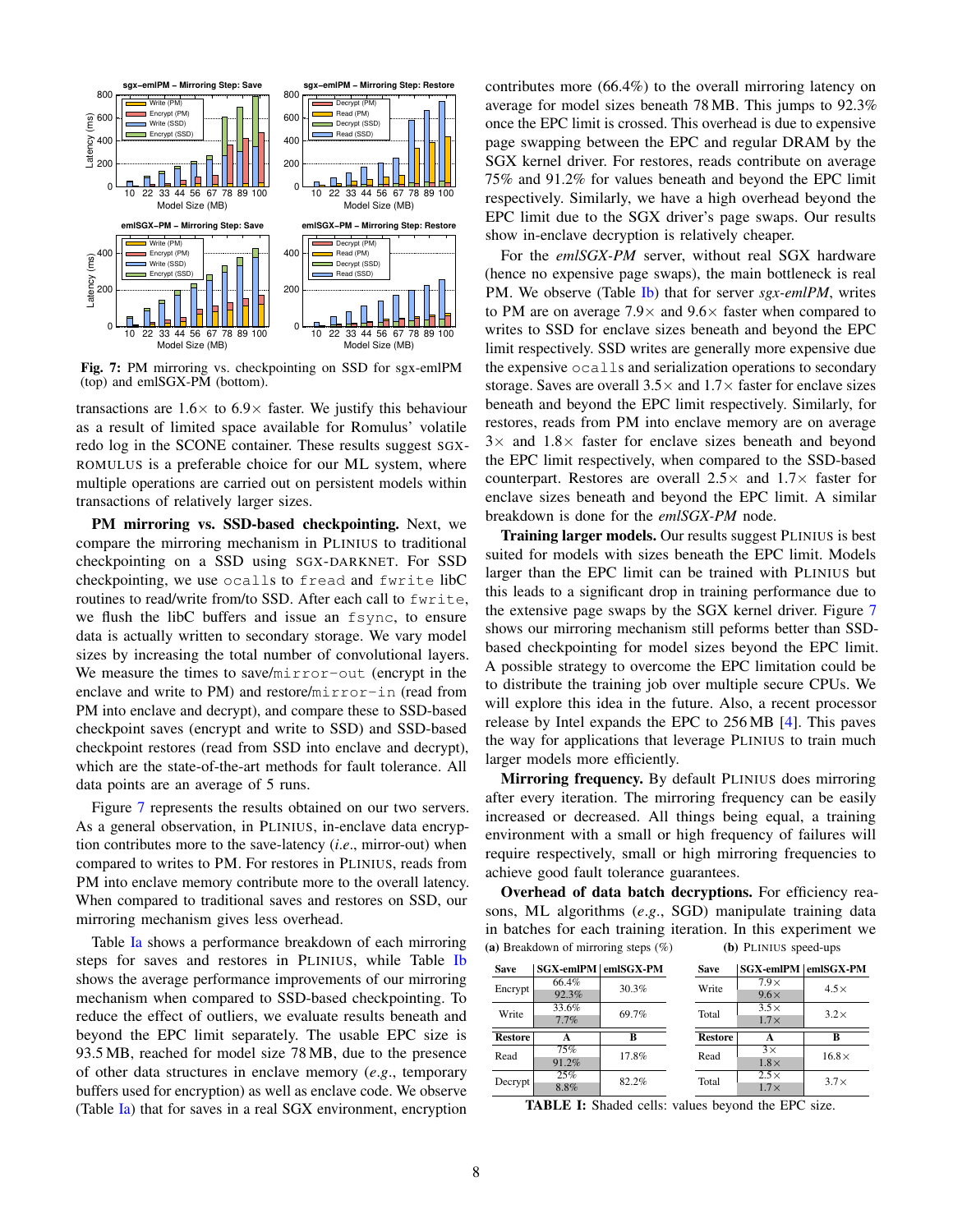<span id="page-8-0"></span>

Fig. 8: Variation of iteration times with different batch sizes for encrypted and unencrypted MNIST data.

<span id="page-8-1"></span>

Fig. 9: Crash/resumes are done by randomly killing and restarting the training process every 10 to 15 minutes during model training.

study the performance impact on total iteration time of batch decryptions of training data into enclave memory. We proceed by comparing the iteration times with different batch sizes for a model being trained via the PLINIUS mechanism, to a model trained with batches of unencrypted data on PM. We recall that in PLINIUS, batches of encrypted training data are read from PM and decrypted in enclave memory for each iteration. All models have 5 LReLU-convolutional layers.

Figure [8](#page-8-0) shows the results obtained on both systems. We observe that iterations with batch decryption of data into enclave memory are  $1.2 \times$  slower on average for both systems. We consider this a relatively small price to pay for data confidentiality during training.

Crash resilience. The main purpose of our experiments here is to demonstrate that PLINIUS's mirroring mechanism is *crash resilient* (or failure transparent), as well as demonstrate the performance impact on the training process of a *non-crashresilient* system. We define a crash-resilient system as one capable of recovering its state (*i*.*e*., learned parameters) prior to a system crash.The experiments consider models with 5 LReLU-convolutional layers, trained with the MNIST dataset for 500 iterations. We study the variation of the loss while doing random crashes during model training.

Figure [9](#page-8-1) presents the results obtained on the *emlSGX-PM* server, but similar results are obtained on *sgx-emlPM*. We proceed by training a model using PLINIUS with 9 random crashes (and resumptions) during the training process. We compare the loss curve obtained here to one obtained without any crashes (baseline). Figure  $9(a)$  $9(a)$  shows that despite the crashes, the loss curve follows closely (no breaks at crash and resume points) the one obtained without crashes. This indicates the model parameters are saved and restored correctly using the mirroring mechanism in PLINIUS. In comparison, Figure [9\(](#page-8-1)b) shows the loss curve obtained when the system cannot recover

<span id="page-8-2"></span>

Fig. 10: Model training with AWS EC2 spot instance traces.

its learned parameters following random crashes. For this experiment we run our system while disabling model's weights saving via our mirroring mechanism. At every resumption point, the model begins the learning process with initial randomized weights, and thus still requires 500 iterations to be fully trained, hence increasing the total iterations (from when training first began) required to train the model to over 1000 in this experiment. This shows the benefit of crashresilience in an ML system. In the next section, we use a more realistic crash/resume pattern (spot instance trace) to show crash resilience in PLINIUS.

PLINIUS on AWS EC2 Spot instances. A practical use case for PLINIUS framework would be model training on spot instances, such as those offered by Amazon EC2 and Microsoft Azure. Spot instances are liable to many interruptions during their lifetimes, and model training in such a scenario requires efficient fault tolerance guarantees (such as those provided by PLINIUS) to reduce cost and increase efficiency of the training process. We use Amazon EC2 spot instance traces from [\[38\]](#page-10-5) to simulate a realistic model training scenario with PLINIUS on a spot instance. The spot traces contain market prices of spot instances at different timestamps (5 minutes intervals). To simulate spot model training, we set a *maximum bid price* in our simulator script, and our simulation algorithm periodically (every 5 minutes) compares the *market price* at each timestamp in the spot trace to our bid price. If  $max\_bid > market\_price$ , our training process is launched (or continues if it was already running). Otherwise, the training process is killed. We train a model with 12 LReLU-convolutional layers for 500 iterations on server *emlSGX-PM*.

Figure  $10(a)$  $10(a)$  shows the loss curve obtained after 500 iterations. As explained in the previous section, this shows PLINIUS is crash resilient as training resumes where it left off prior to the training process being stopped. Figure  $10(b)$  $10(b)$ shows a "state curve" of the training process (or spot instance) throughout the training process. The process state is 1 when it is running and 0 otherwise. We observe only 2 interruptions of the training process with our simulation parameters (*i*.*e*., maximum bid price of 0.0955). The chosen maximum bid price and spot market price variations will dictate the total number of interruptions of the spot instance, and hence the total training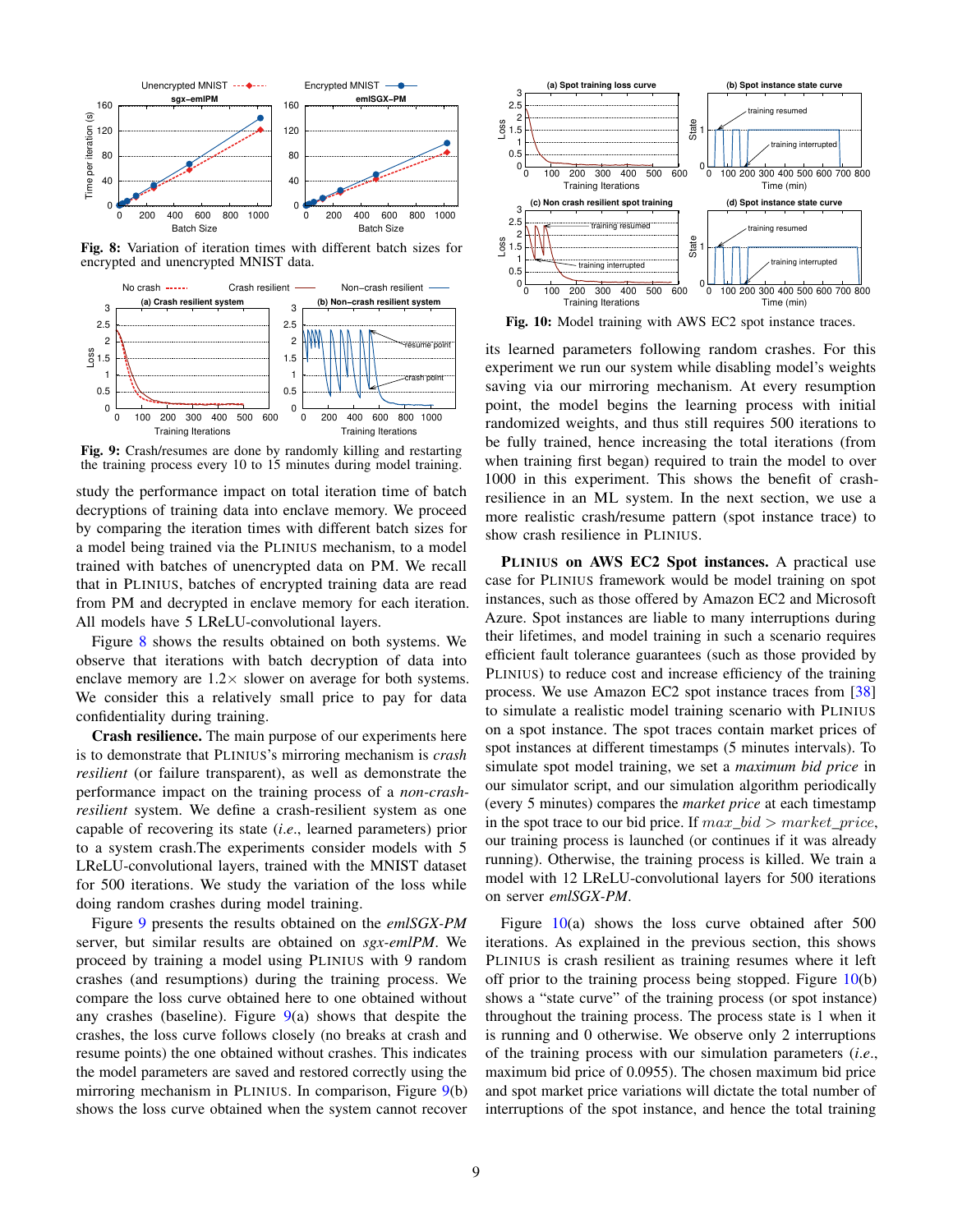time (interruption times included). The spot traces used and our simulation scripts are available in the PLINIUS repository.

Figure  $10(c)$  $10(c)$  shows us the loss curve obtained when there is no crash resilience (*i*.*e*., the model's state is not saved). With the given simulation parameters (*i*.*e*., maximum bid price of 0.0955), there are two interruptions during the training process. As explained in the previous section, it needs to resume training afresh, and hence the combined number of iterations (and total time) from when training first began is increased when compared to its crash resilient counterpart. This further justifies the need for fault tolerance guarantees in such ML scenarios.

CPU and memory overhead. Our mirroring mechanism uses 140 bytes of PM for encryption metadata per layer. The MAC is 16 B, the IV is 12 B, giving 28 B per encrypted parameter buffer. Each layer contains 5 parameter matrices, hence  $28 \times 5 = 140$  B per layer. With a model of N layers, we account for  $N \times 140$  extra bytes on PM for encryption metadata, small compared to the size of actual models (order of few MBs). The training algorithm is a fairly intensive singlethreaded application and it uses 98-100% of the CPU during execution.

Secure inference. PLINIUS can also be used for secure inference. We trained a CNN model with 12 LReLU convolutional layers on the MNIST training dataset, and used the trained model to classify 10'000 grayscale images of handwritten digits in the range  $[0 - 9]$ . The model (available in the PLINIUS repository) achieved an accuracy of 98.52% with the given hyper-parameters.

GPU and TPU support. Hardware accelerators like Graphics Processing Units (GPUs) and Tensor Processing Units (TPUs) are increasingly used in ML applications. However the former do not integrate TEE capabilities. Recent works like HIX [\[23\]](#page-10-34), Graviton [\[37\]](#page-10-35), and Slalom [\[33\]](#page-10-1) propose techniques to securely offload expensive ML computations to GPUs. Using Darknet's CUDA extensions, PLINIUS can leverage such techniques to improve training performance. The trained model weights can be securely copied between the secure CPU and the GPU (or TPU) and our mirroring mechanism applied without much changes. We are exploring possible improvements of PLINIUS in this direction.

## VII. RELATED WORK

<span id="page-9-0"></span>TEE-based schemes. There exists several solutions leveraging trusted hardware (*i*.*e*., Intel SGX) for secure ML. Slalom [\[33\]](#page-10-1) is a framework for secure DNN inference in TEEs. It outsources costly neural network operations to a faster, but untrusted GPU during inference. Occlumency [\[26\]](#page-10-36) leverages Intel SGX to preserve confidentiality and integrity of user-data during deep learning inference in untrusted cloud infrastructure. Privado [\[15\]](#page-10-25) implements a secure inference-as-a-service, by eliminating input-dependent access patterns from ML code, hence reducing data leakage risks in the enclave. Chiron [\[19\]](#page-10-22) leverages Intel SGX for secure ML-as-a-service which prevents disclosure of both data and code.

These systems leverage TEEs for model inference, but without any support for failure recovery. PLINIUS provides a

full framework that supports both in-enclave model training and inference with efficient fault tolerance guarantees on PM.

SecureTF [\[25\]](#page-10-32) integrates TensorFlow ML library for model training and inference in secure SCONE containers. This requires the full TensorFlow library (over 2.5 million LOC [\[5\]](#page-10-37)) to run inside SGX enclaves, which by design increases the TCB. On the other hand, the trusted portion of PLINIUS comprises 15'900 LOC. The reduction in TCB in PLINIUS when compared to SecureTF is quite obvious; this is better from a security perspective.

Homomorphic encryption (HE)-based schemes. Without trusted hardware enclaves, many privacy-preserving ML methods achieve security via HE-based techniques. HE schemes compute directly over encrypted data. CryptoNets [\[14\]](#page-10-38) implements inference over encrypted data for pre-trained neural networks. Solutions exist [\[18\]](#page-10-39) to train and do inference on neural network models using HE.

While these methods ensure privacy of sensitive training and classification data during model training and inference, they have significant performance overhead (up to  $1000 \times$  slower than TEE-based schemes [\[20\]](#page-10-40)). PLINIUS provides an orthogonal approach to tackle security, combining Intel SGX enclaves to ensure confidentiality and integrity of models and data sets during training and inference at a much lower cost.

Fault tolerance in ML. A common technique for fault tolerance in ML learning frameworks is checkpointing (restoring) of the model's state to (from) secondary storage during training (recovery). Several frameworks (*i*.*e*., Tensorflow [\[6\]](#page-10-10), Caffe [\[24\]](#page-10-24), Darknet [\[3\]](#page-10-11), *etc*.) rely on secondary storage as persistent storage for training data throughout the training process. Distributing training across several compute nodes improves scalability while increasing fault tolerance.

The above mentioned techniques have huge performance overhead, due to high access times of secondary storage. Following a crash, entire data sets and models must be reloaded into main memory from secondary storage. PLINIUS's novel mirroring mechanism leverages PM for fault tolerance: upon a crash, the model and the associated training data are readily available in memory. Our design completely obviates the need for expensive serialization (deserialization) of models to (from) secondary storage, and proposes a more efficient approach for handling large amounts of training data.

#### VIII. CONCLUSION

<span id="page-9-1"></span>PLINIUS is the first secure ML framework to leverage Intel SGX for secure model training and PM for fault tolerance. Our novel mirroring mechanism creates encrypted mirror copies of enclave ML models in PM, which are synchronized across training iterations. Our design leverages PM to store byteaddressable training data, completely circumventing expensive disk I/O operations in the event of a system failure. The evaluation of PLINIUS shows that its design substantially reduces the TCB when compared to a system with unmodified libraries, and the mirroring mechanism outperforms disk-based checkpointing systems while ensuring the system's robustness upon system failures. Using real-world datasets for image